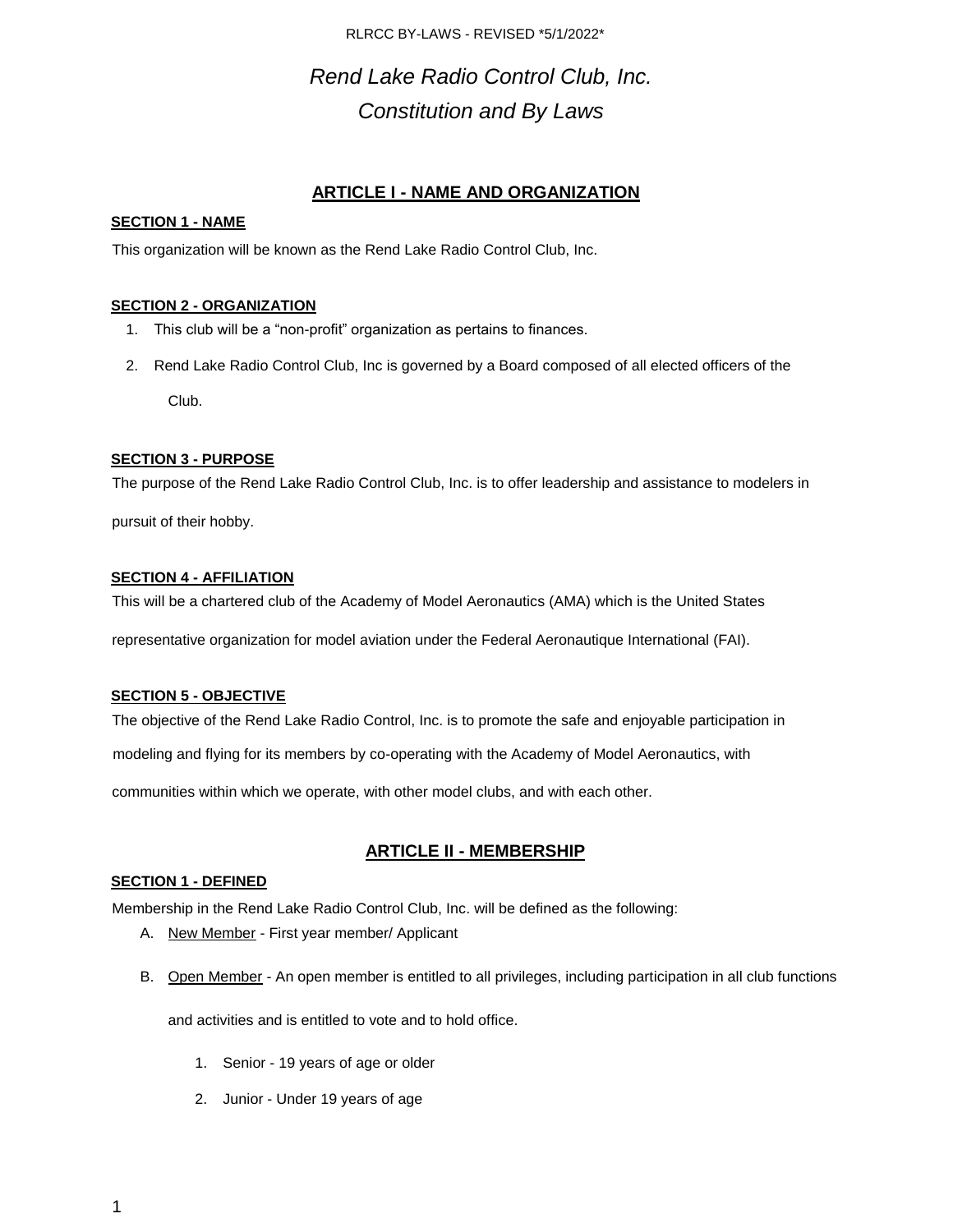## *Rend Lake Radio Control Club, Inc. Constitution and By Laws*

- 3. Family Members of a Senior's family living in the same household.
- C. Honorary Member An individual voted by the open members to be an Honorary Member for reasons determined by the existing circumstances. An Honorary Member has all the privileges of an Open Member including voting and holding office.

#### **SECTION 2 - APPLICATION PROCESS**

- A. A candidate shall make application for membership in writing on the application form, shall show proof of current membership in or application made to AMA, and shall be sponsored by an active member in good standing who has been a member for at least three (3) months. When an applicant does not have a sponsor, the three (3) elected Board Members **(Article IV - Officers, Section 1-F)** shall appoint a sponsor.
- B. Applications shall be submitted by the applicant, or the sponsor, to the presiding officer during a meeting. The presiding officer shall announce the application received and have then entered in the minutes. Applications shall be announced to the membership in the notice announcing next meeting.
- C. Applications for membership shall be acted upon at the next organizational meeting following the submission of such application and shall, at such meeting, be accepted, rejected, or referred for further investigation and consideration. The sponsor shall, at this meeting, attest that the candidate has been a guest at the flying site when other members were present. The sponsor shall attest to the integrity and intent of the applicant, that the applicant has demonstrated a supportive and positive attitude toward the hobby and Rend Lake RC Club and submit a signed statement that the applicant has received, read, and will abide by the Constitution and By-Laws and Flying Field Rules. The statement shall be signed by the sponsor and the applicant and appropriate dues submitted. D.

Membership shall be granted upon majority approval of officers and members present.

E. Membership is open to all who meet membership requirements.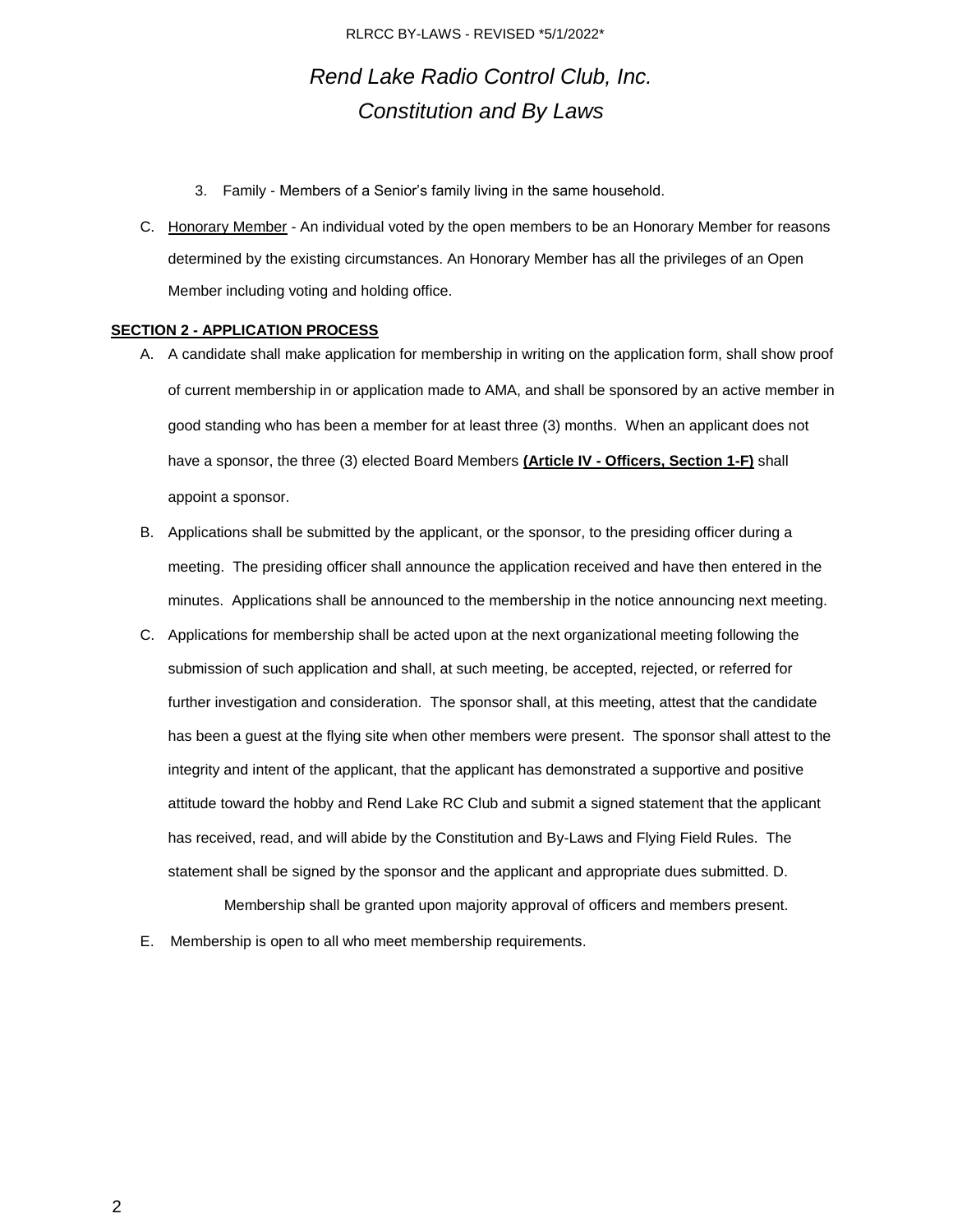## *Rend Lake Radio Control Club, Inc. Constitution and By Laws*

#### **SECTION 3 - MEMBER REQUIREMENTS**

- A. Each member shall be responsible for the proper care and protection of club property and shall also be responsible, while involved in club activities, to conduct himself/herself in a manner reflecting positively on our Club and the Hobby.
- B. Each member shall be responsible for the enforcement of all Rend Lake RC Club, AMA and any other applicable rules and regulations while involved in the activities of the organization.
- C. To the best of their ability, each member is encouraged to support the club activities and to participate in the administration of functions and contest, static displays, field maintenance, or any other activity sanctioned by the club.

### **SECTION 4 - RESIGNATION**

A. Any member in good standing may resign his/her membership by giving written notice to the club.

#### **SECTION 5 - TERMINATION**

A. If any member ceases to have the qualification necessary for membership in the AMA, his/her membership in the Club shall thereby terminate, subject to reinstatement upon restoration of eligibility.

#### **SECTION 6 - EXPULSION**

A. This section provides for the enforcement of the Grievance Procedure (Flight and Ground Safety Rules). It shall also provide for the enforcement of any other unacceptable behavior by an individual member or members. Any individual may be expelled from membership from the Club by a two-thirds (⅔) majority vote of the membership if in the Boards determination, such individual willfully commits any act or omission which is a violation of any of the terms of these Constitution and By-Laws, Rules of the AMA, or which is detrimental to the club, the AMA, or to model aviation.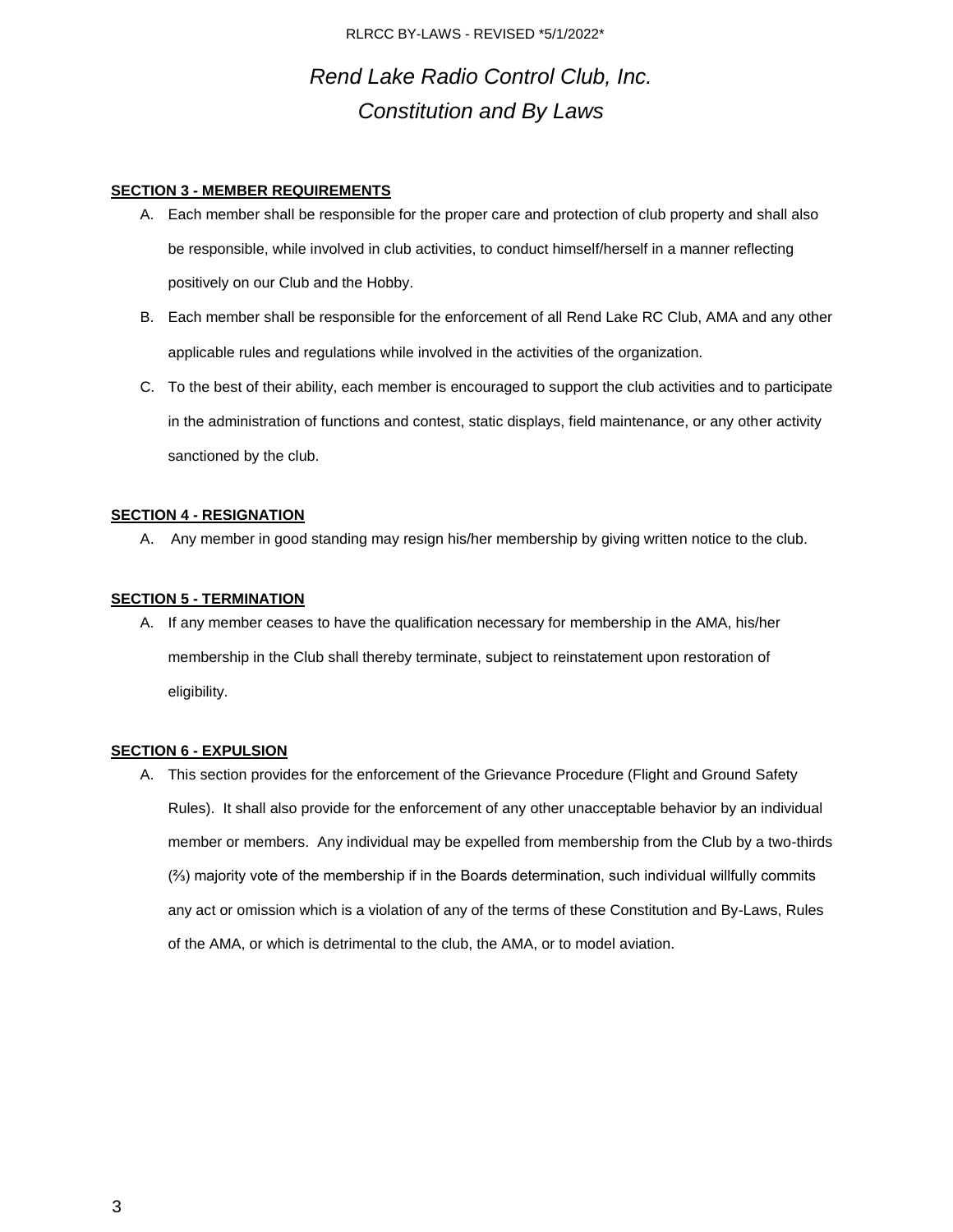# *Rend Lake Radio Control Club, Inc. Constitution and By Laws*

### **SECTION 7 - REINSTATEMENT**

A. Any member who is expelled from membership may be reinstated to membership only by two-thirds (⅔) majority vote of the club members attending a regular scheduled meeting.

## **ARTICLE III - DUES, FEES AND ASSESSMENTS**

#### **SECTION 1 - DUES**

A. Dues will be voted on each year by the voting members in attendance. The amount of dues to be charged will be determined by the known or anticipated needs of the Club. The amount of dues will be determined by two-thirds (⅔) majority of the attending voting members and voted on at the December meeting.

#### **SECTION 2 - FEES AND ASSESSMENTS**

A. Fees and Assessments, other than annual dues, may be levied only by majority vote of the Open and Honorary members in attendance. If the members so vote, a majority vote of all Open and Honorary members may be required.

#### **SECTION 3 - MEMBERSHIP DUES**

- A. New Member 100% = **\$60.00**.
- B. Open Members
	- 1. Senior 100% = **\$60.00** per year.
	- 2. Junior 50% = **\$30.00** per year.
	- 3. Family 50% = **\$30.00** per year. Family of senior members that reside in same household.
- C. Honorary Members, Presidents of other AMA chartered clubs, the President of AMA, and District Vice-President are not required to contribute fees, dues or assessments.
- D. Dues will be paid no later than March 1st of each year. New members who join after October 1st, dues will be at 100%, but will be applied to the following year.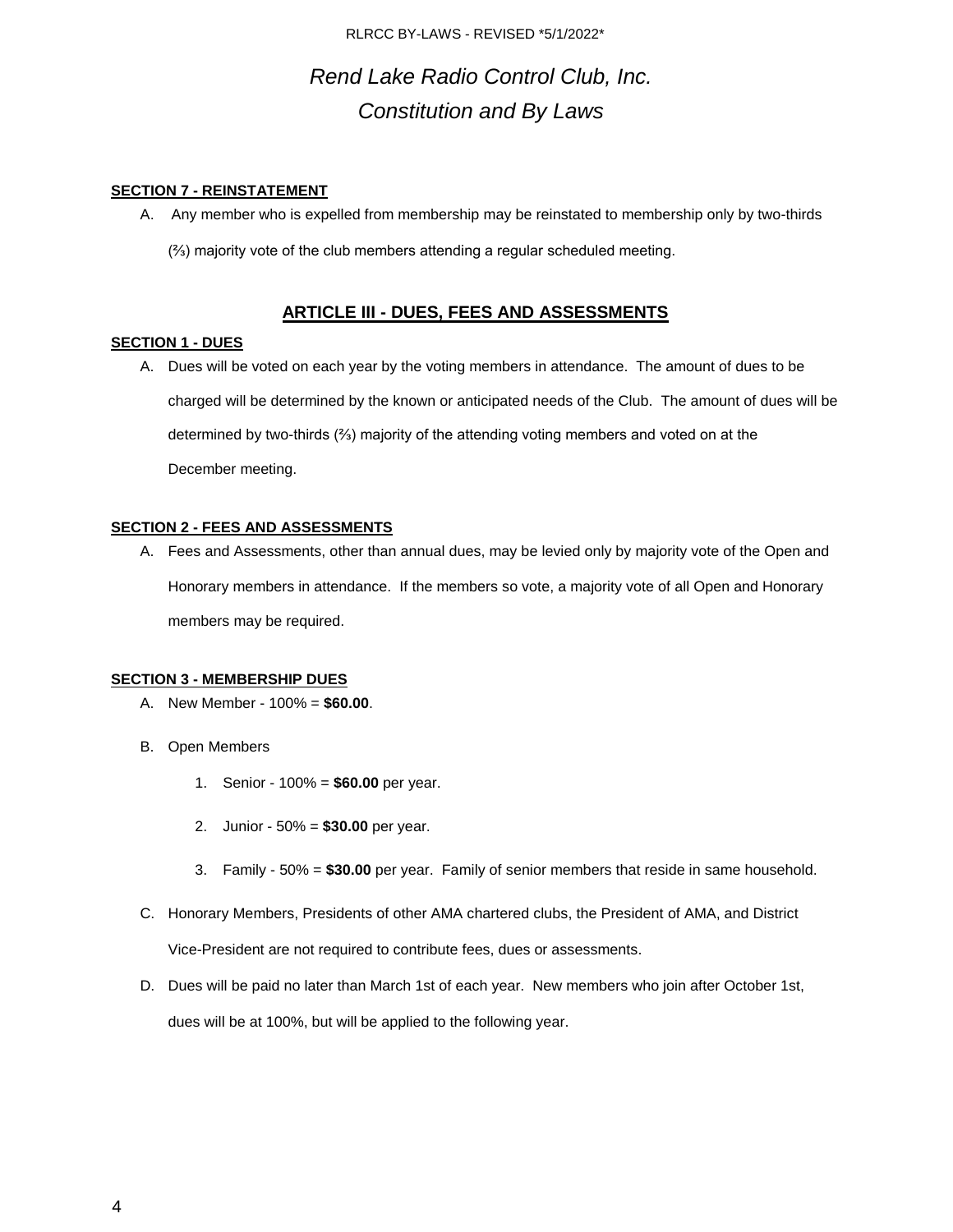# *Rend Lake Radio Control Club, Inc. Constitution and By Laws*

## **ARTICLE IV - OFFICERS**

## **SECTION 1 - ELECTED OFFICERS**

The following are elected positions in the Rend Lake RC Club, inc.

- A. President
- B. Vice President
- C. Secretary
- D. Treasurer
- E. Safety Coordinator
- F. Three (3) Board Members

### **SECTION 2 - ELECTION OF OFFICERS**

A. Officers of the club will be nominated by the Nomination Committee **(Article VI Committees, Section**

**6)** and elected from the current Open and Honorary Members.

- B. Nominations for officers will be made by the Nomination Committee and accepted from the floor at the November Meeting each year.
- C. Election of officers will be held at the following December meeting.
- D. A simple majority vote of the members present will be accepted.

### **SECTION 3 - TERMS OF OFFICE**

- A. Officers will be elected annually to serve for a term of one year, however:
	- 1. The President may serve more than two (2) consecutive terms.
	- 2. The Vice-President may serve more than two (2) consecutive terms.
	- 3. The Secretary may serve more than two (2) consecutive terms.
	- 4. The Treasurer may serve more than two (2) consecutive terms.
	- 5. The Safety Coordinator may serve more than two (2) consecutive terms.
- B. Officers will assume their elected office on January 1st of the year following election through

December 31st of the same year.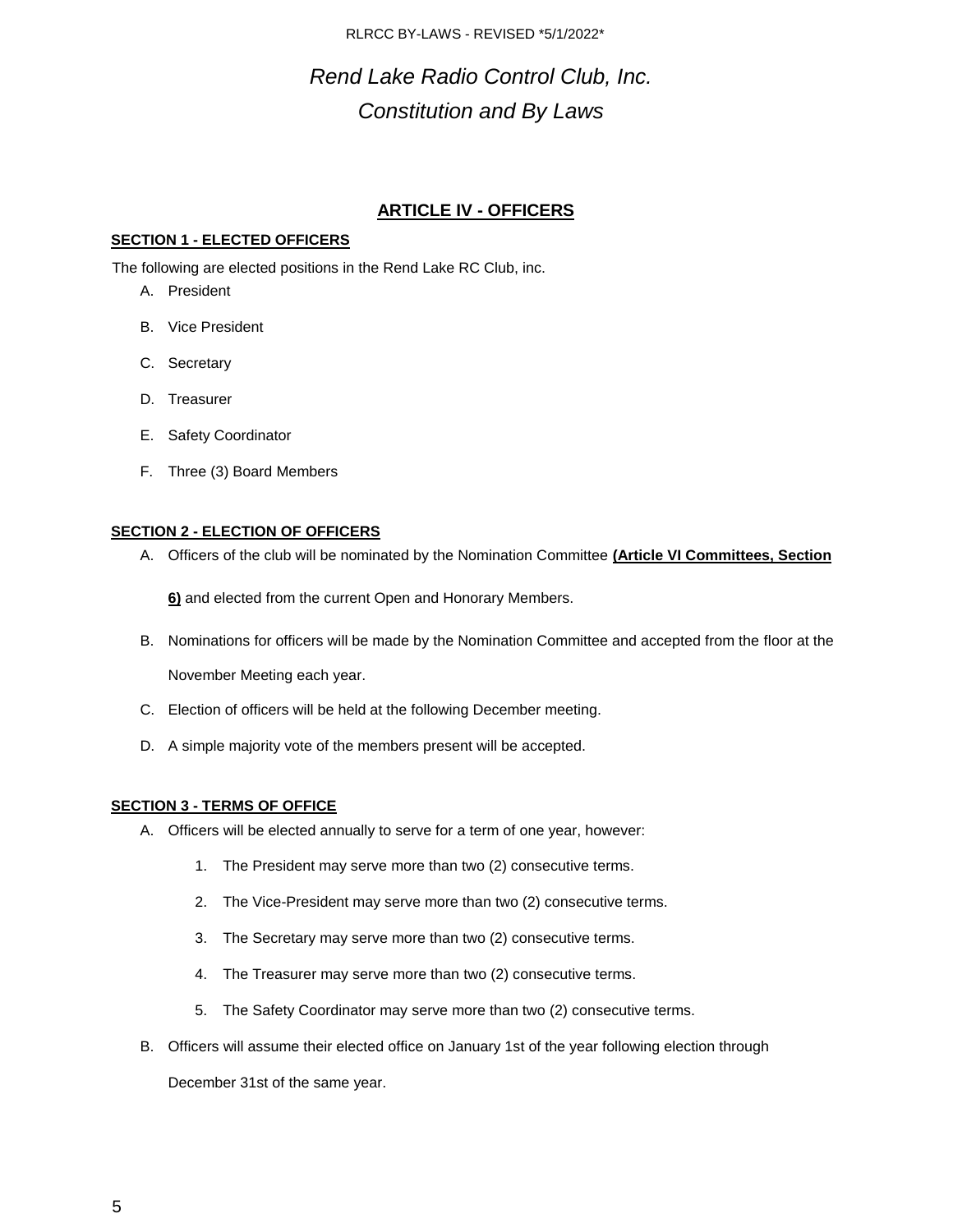# *Rend Lake Radio Control Club, Inc. Constitution and By Laws*

### **SECTION 4 - DUTIES OF OFFICERS**

### A. *President - The President Shall:*

- 1. Preside over monthly and/or special meetings.
- 2. Act as spokesman for the Club when necessary.
- 3. Appoint committee chairmen as needed.
- 4. Appoint committees as outlined in **(Article VI - Committees).**
- 5. Be a member, ex-officio, of all committees.

### B. *Vice President - The Vice President Shall:*

- 1. Preside over monthly and/or special meetings whenever the President is unable to do so.
- 2. He will assist all officers.

### C. *Secretary - The Secretary Shall:*

- 1. Keep the minutes and attendance at all Club meetings.
- 2. Renew the AMA Charter annually. (Mid-January -March 1st)
- 3. File timely reports with the Federal and/or State bureaus as may be required.
	- a. Corporation Certificate State should mail annual report in July to registered agent.

This has to be submitted to the State before September 1st.

- 4. Maintain the official copy of the Constitution and By-Laws, and provide copies for distribution when requested.
- 5. Sit on the Constitution and By-Laws committee.
- 6. Maintain, in conjunction with the Treasurer, the official membership roster.
- 7. Use the Clubs' designated document system for maintaining records as spelled out in

## **(Article VII- Miscellaneous Provisions, Section 2)**.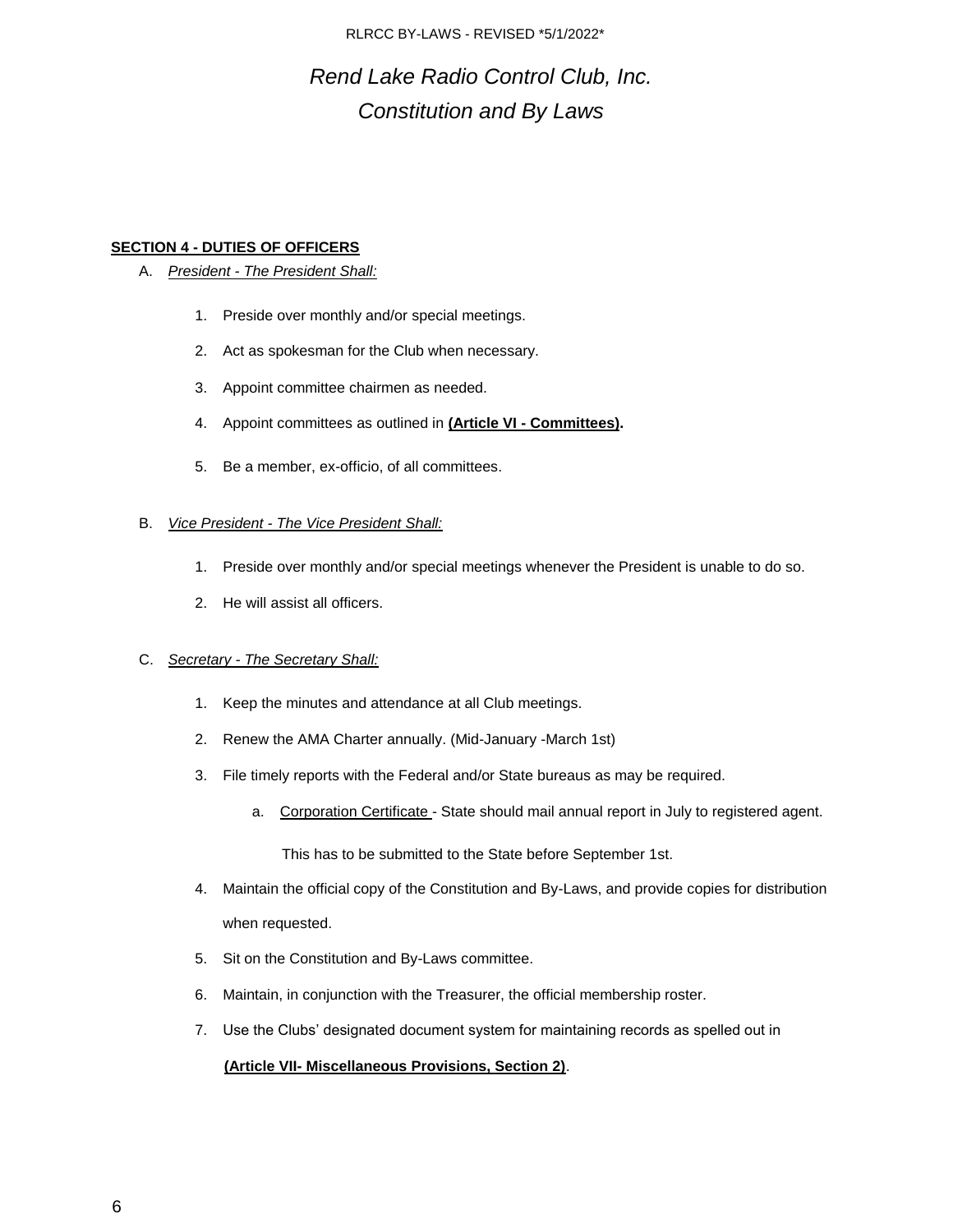# *Rend Lake Radio Control Club, Inc. Constitution and By Laws*

8. Provide membership cards to all current members.

### D. *Treasurer - The Treasurer Shall:*

- 1. Maintain an accurate record of all monies received and distributed by the club.
- 2. Pay all debts authorized by the club membership.
- 3. Collect dues, fees, and other payments when they are payable.

### E. *Safety Coordinator - The Safety Coordinator Shall:*

- 1. Promote and encourage a climate of safety awareness within the club. At all times, demonstrate to the membership that "Safety is Everyone's Business."
- 2. *NOT* be the "Field Police". Rather, he/she should display a positive attitude and willingness to teach others in regards to safety at the flying site.
- 3. Leadership skills, knowledge about the hobby, high standards, and a positive attitude are vital attributes of a successful safety coordinator. He/she should know the Flying Site Rules, the Constitution & By-Laws, and lead by example so club members will gain respect and be an encouraging resource to turn to with any safety questions that may arise. A successful and influential safety coordinator is able to use good judgment and common sense when addressing possible safety issues.
- 4. Be responsible for immediate dissemination of safety related bulletins, insurance and other related information to the membership, and reports of potential insurance claims due to accidents in the club.
- 5. Serve on the "SAFETY COMMITTEE" as spelled out in **(Article VI - Committees, Section 5)**.
- 6. Perform a safety audit of club facilities, equipment, and grounds to ensure everything is in good working order and safe for normal use by members and the public annually. Examples: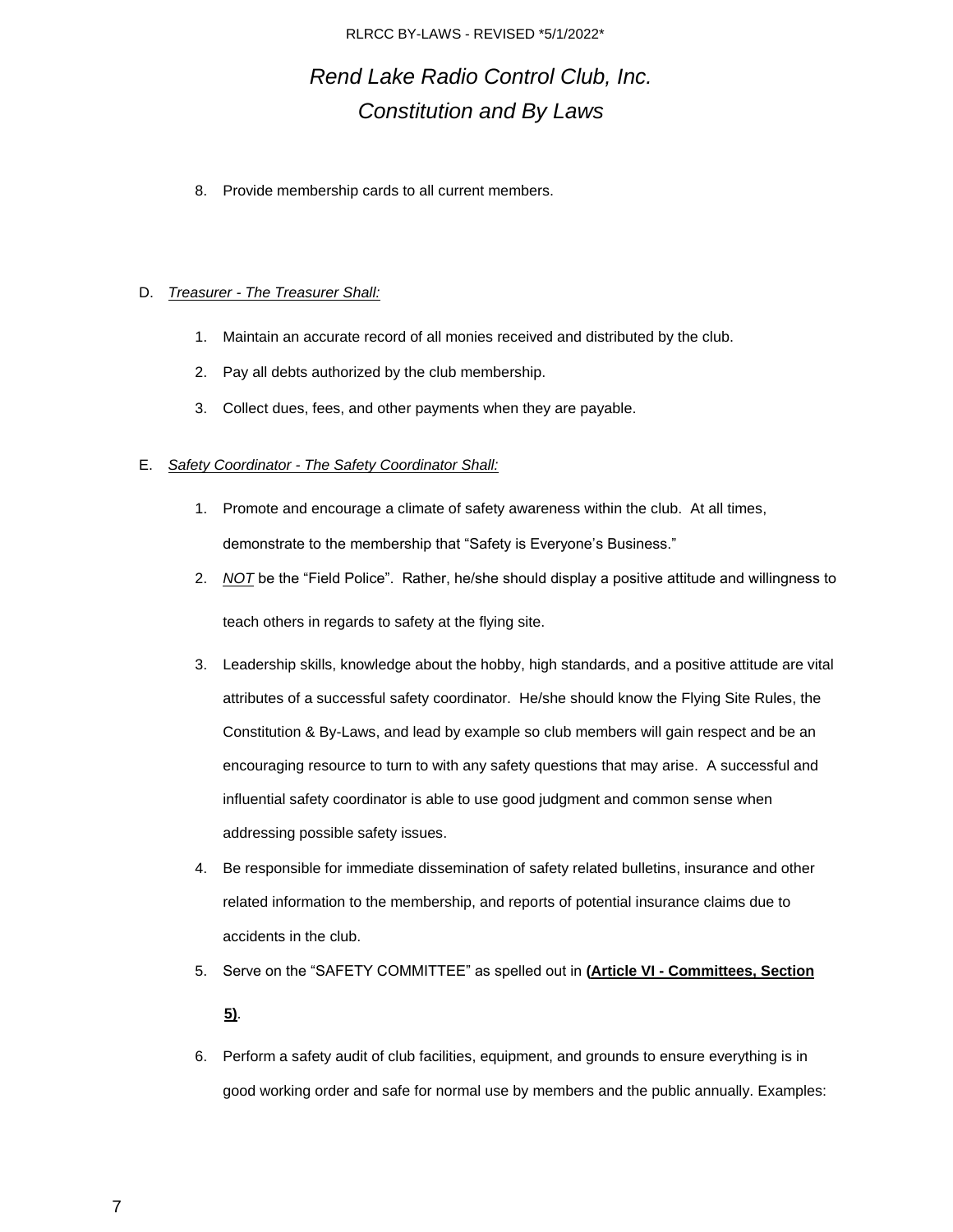## *Rend Lake Radio Control Club, Inc. Constitution and By Laws*

- a. Fire Extinguisher Service Dates.
- b. Frequency Board.
- c. Trainer Radios.
- d. Other Items as deemed necessary.
- 7. Maintains posted site safety plans at flying sites to handle serious accidents/incidents and flying site rules. Shall perform an annual review with all club members prior to flying season of the following:
	- a. Emergency telephone numbers.
	- b. Flying site GPS coordinates.
	- c. Nearest hospitals and or emergency medical facility.
	- d. Flying site safety and operational rules.
	- e. First Aid Kits.
- 8. Ensure compliance with ALL AMA and Club safety regulations.
- 9. Conduct a safety inspection and investigate to identify possible causes of accidents and nearmisses. Shall report said findings to the membership for the purpose of improving safety, **AND NOT** to place blame on a person or persons involved in a mishap.
- 10. Be empowered to immediately ground any aircraft not complying with Club safety rules.
- 11. Being elected to Safety Coordinator comes with a lot of responsibility and duties, more than any other position on the board. Therefore, the Safety Coordinator shall be empowered to appoint as many deputies, known as **"Safety Officers" ( Article IV - Officers, Section 5-A)**, as necessary to attain full administration of his duties.
- F. Three (3) Board Members They Shall:
	- 1. Fulfill roles when needed and assigned by the President.
	- 2. Fulfill the duties in **(Article II - Membership, Section 2-A)**.
	- 3. Fulfill the duties in **(Article VI - Committees, Section 5-E)**.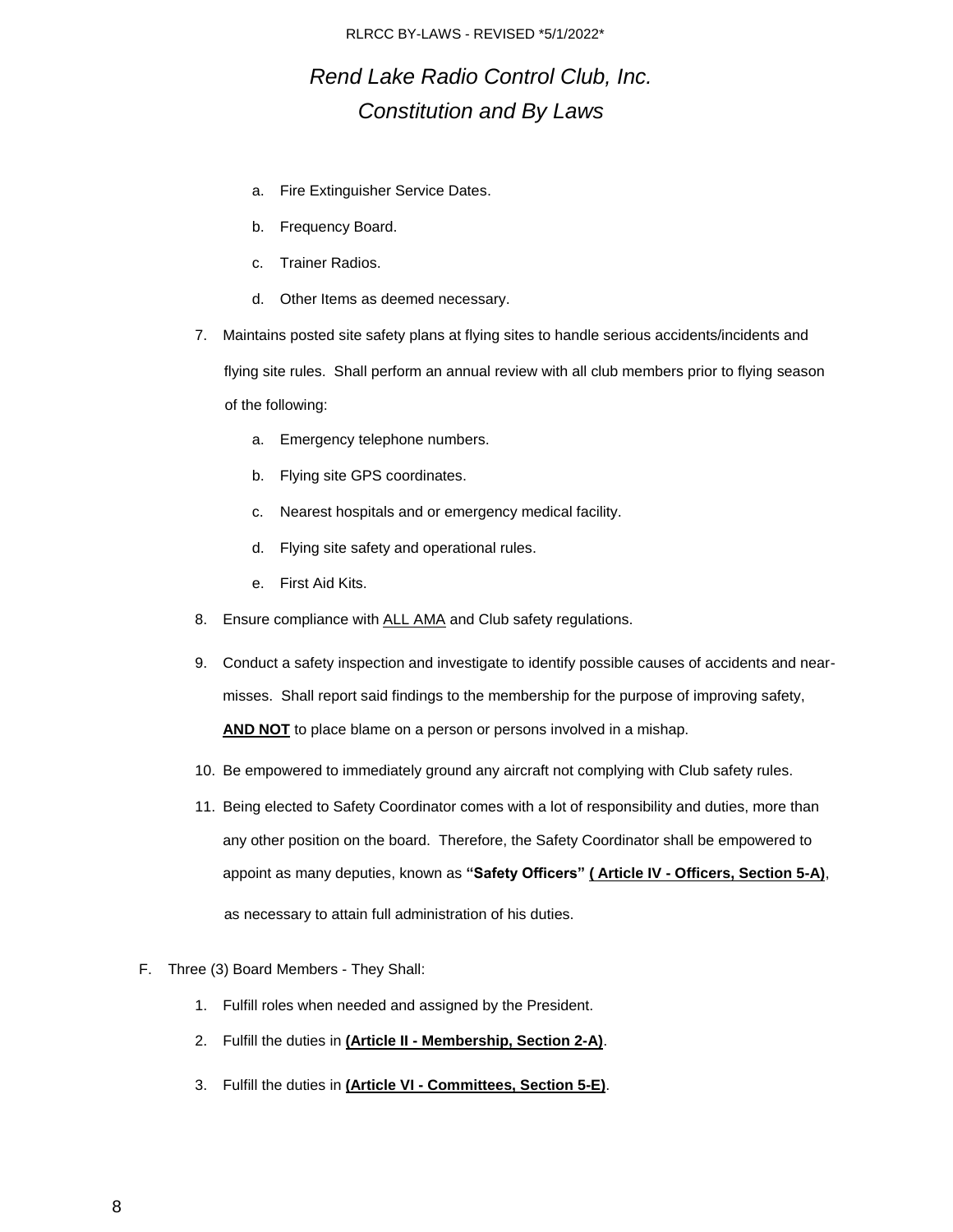## *Rend Lake Radio Control Club, Inc. Constitution and By Laws*

### **SECTION 5 - APPOINTED OFFICERS**

- A. *Safety Officer - The Safety Officer Shall:*
	- 1. Be appointed by the Safety Coordinator as spelled out in **(Article IV - Officers, Section 4,**

### **Item E-11)**.

- 2. Be responsible to the Safety Coordinator and aid in completing duties assigned to the Safety Coordinator position.
- 3. Have the same authority as the Safety Coordinator. Will report any issues or circumstances directly to Safety Coordinator, who will notify board members.
- 4. Promote and encourage a climate of safety awareness within the club. At all times, demonstrate to the membership that "Safety is Everyone's Business."
- 5. *NOT* be the "Field Police". Rather, he/she should display a positive attitude and willingness to teach others in regards to safety at the flying site.
- 6. Leadership skills, knowledge about the hobby, high standards, and a positive attitude are vital attributes of a successful safety officer. He/she should know the Flying Site Rules, the Constitution & By-Laws, and lead by example so club members will gain respect and be an encouraging resource to turn to with any safety questions that may arise. A successful and influential safety coordinator is able to use good judgment and common sense when addressing possible safety issues.
- 7. Serve on the "SAFETY COMMITTEE" as spelled out in **(Article VI - Committees, Section-**

### **5)**.

## **SECTION 6 - VACANCIES**

A. Should an officer be unable to serve his/her term of office, a special election will be held to fill the vacancy for the unexpired term of office.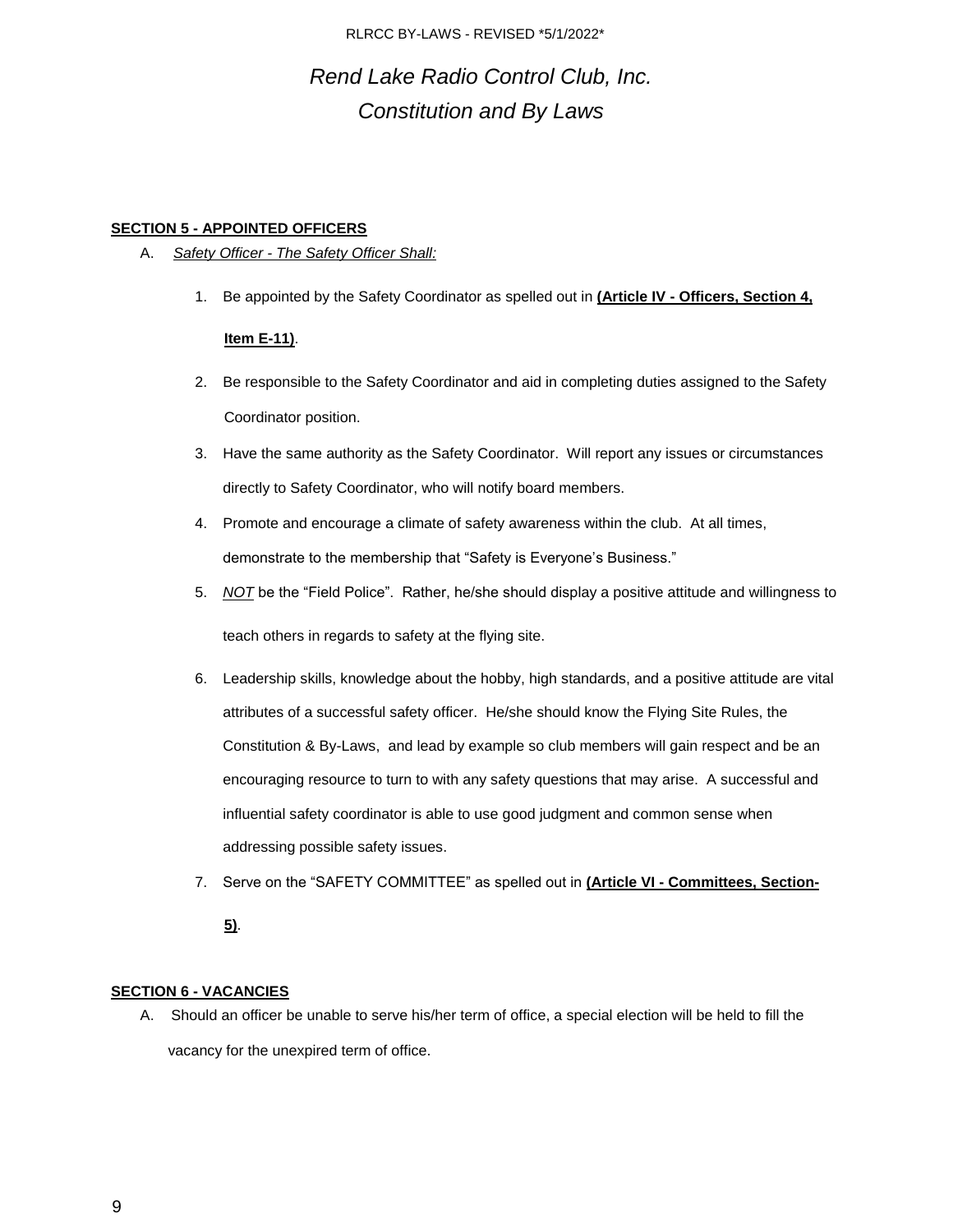# *Rend Lake Radio Control Club, Inc. Constitution and By Laws*

## **ARTICLE V - MEETINGS**

### **SECTION 1 - REGULAR MEETINGS**

- A. Monthly meetings will be held to conduct Club business and for fellowship. The date of the next meeting will be scheduled at the previous meeting.
- B. By vote of those members in attendance at a meeting, the meeting date and/or place may be changed for the following month or months

## **SECTION 2 - SPECIAL MEETINGS**

A. Special meetings may be called by the President or his representative.

## **ARTICLE VI - COMMITTEES**

## **SECTION 1 - PERMANENT COMMITTEE**

- A. May be appointed by the President to conduct club business.
- B. May continue to exist until dissolved by the President.

## **SECTION 2 - TEMPORARY COMMITTEE**

A. May be appointed by the President from time to time to serve a specific need.

## **SECTION 3 - CONSTITUTION AND BY-LAWS COMMITTEE** A.

May be appointed by the President.

B. Will always include Club Secretary.

## **SECTION 5 - SAFETY COMMITTEE**

- A. The Safety Committee shall serve a vital role within the Club.
- B. They review flying field and safety rules annually to make sure they meet AMA minimum requirements.
- C. Will serve a vital role in the adopted grievance procedure as spelled out in **(Article IX - Grievance**

## **Procedure)**.

- D. The Safety Committee members shall be:
	- 1. President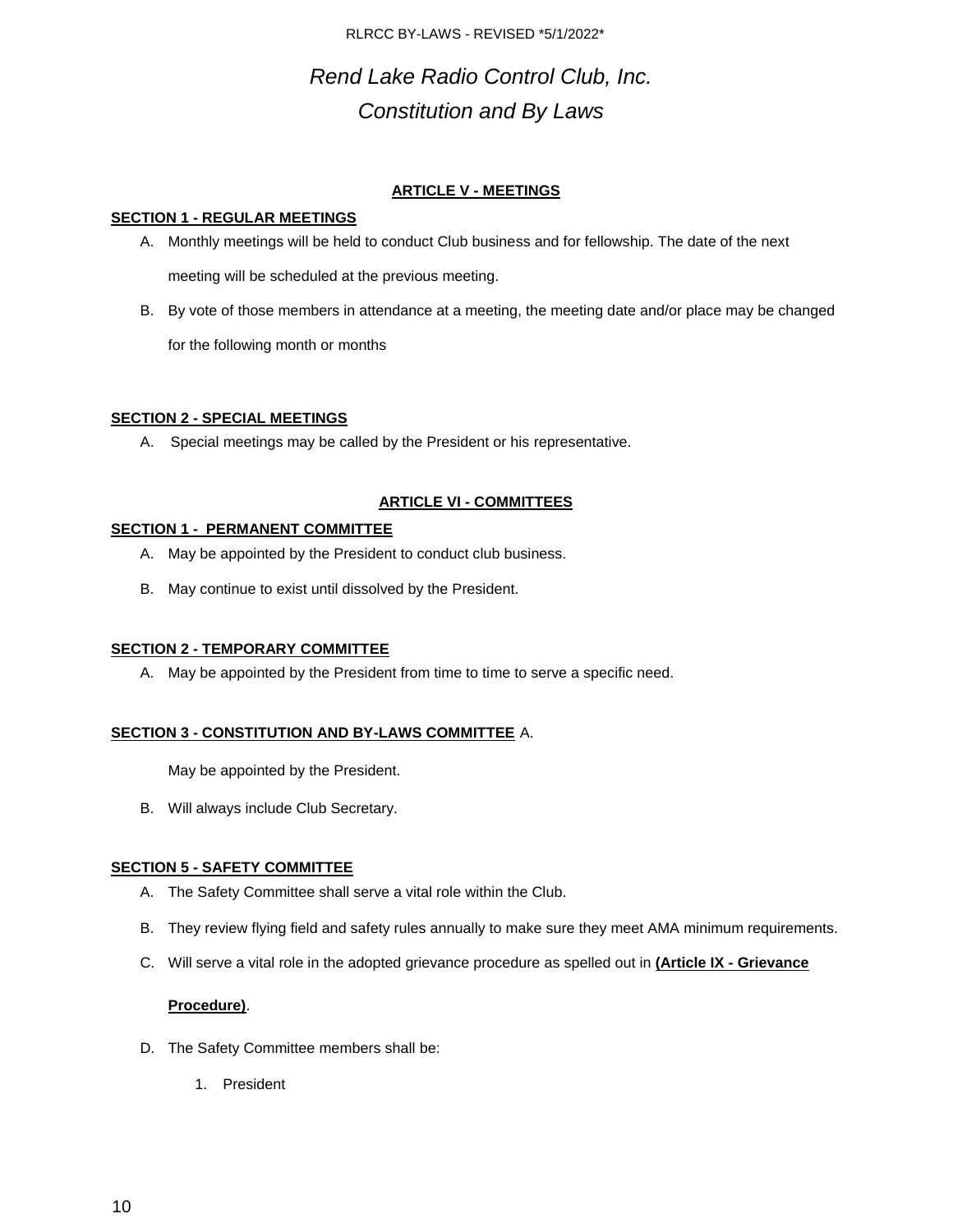# *Rend Lake Radio Control Club, Inc. Constitution and By Laws*

- 2. Vice President
- 3. Secretary
- 4. Treasurer
- 5. Safety Coordinator (shall serve as chairman)
- 6. Two (2) Safety Officers chosen by the Safety Coordinator
- E. In the event that any safety committee member(s) are involved in a grievance, they shall be removed and replaced by the next highest elected member, and those positions filled from the three (3) elected Board Members **(Article IV - Officers, Section 1-F)**.
- F. In the event the Safety Coordinator/ Chairman is involved in a grievance, and is replaced per (**Article**

**VI - Committees, Section 5-E)** the new assembled committee may choose to elect an acting

chairman.

### **SECTION 6 - NOMINATION COMMITTEE**

- A. President shall appoint three (3) people from the open or honorary membership.
- B. Nominations for officers will be made by the Nomination Committee and accepted from the floor at

the November Meeting each year.

### **ARTICLE VII - MISCELLANEOUS PROVISIONS**

### **SECTION 1 - CLUB EMAIL**

For the continuity and maintenance of electronic communications, and to be on file with the AMA as the official contact email of the club, the Official Email of the Rend Lake RC Club will be: **rendlakercclub@yahoo.com** A person or persons can be named manager of this account. It will be their responsibility to forward all

incoming mail to the designated recipient.

### **SECTION 2 - RECORD KEEPING**

For continuity in the Club, Club documents, and easy transitions of board members in futures to come, Google

Drive and Google Documents will be used for generating all records pertaining to club business. The Club has

a Google account already in place, and the username and password will be passed from one board to the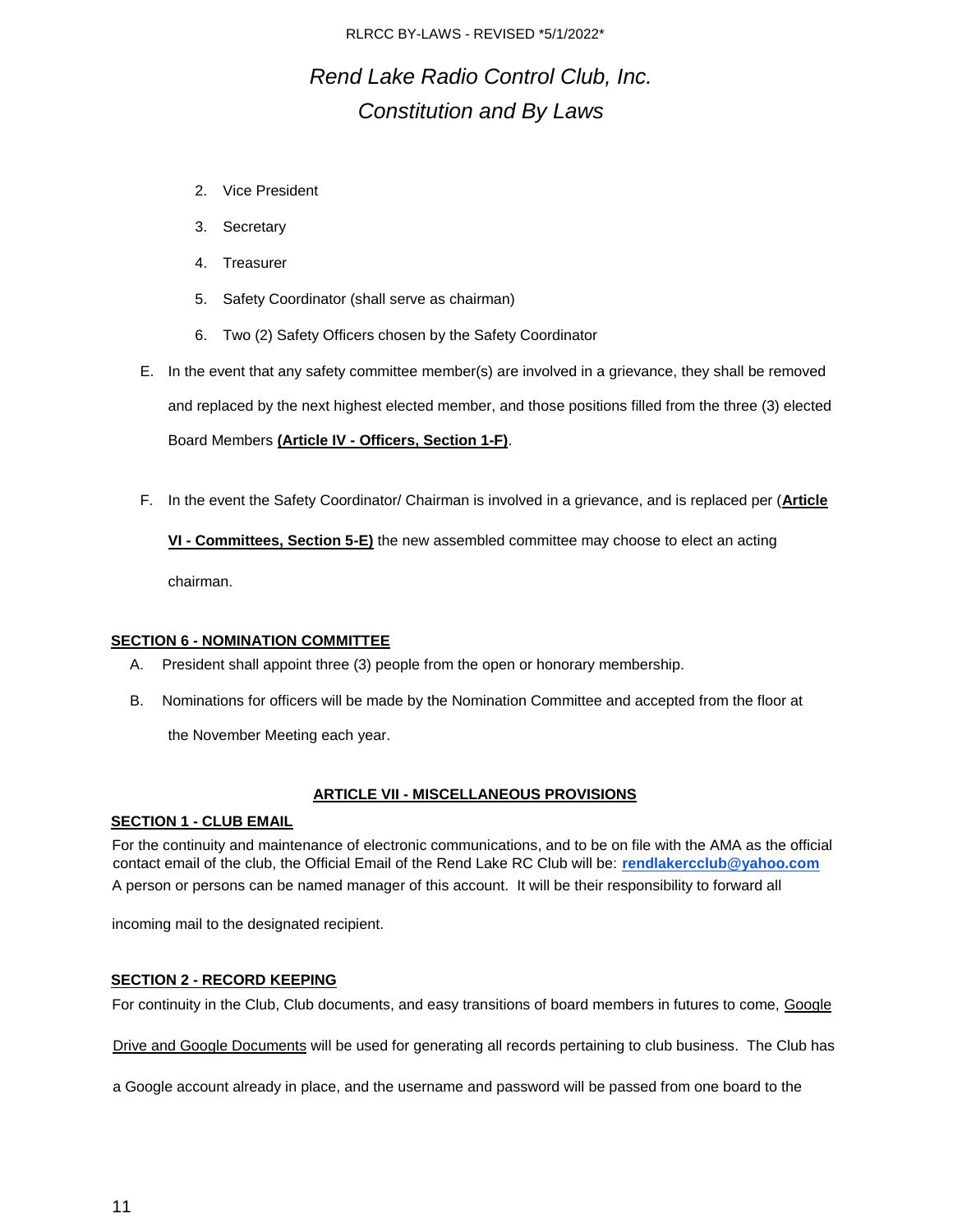## *Rend Lake Radio Control Club, Inc. Constitution and By Laws*

next for future use.

### **SECTION 3 - NEW MEMBER INFORMATION PACKET**

- A. New members will be provided with the following information:
	- 1. A copy of the Club Constitution and By-Laws.
	- 2. A Club roster with addresses and telephone numbers.
	- 3. On said roster, Instructor pilots will be noted so as they can be contacted for available times of instruction.
	- 4. A copy of Club safety rules and any special safety rules pertaining to specific flying sites.

### **SECTION 4 - INSTRUCTOR PILOTS**

Instructor pilots will be appointed by the membership from the experienced pilot members. A majority vote of approval of the attending voting membership at a scheduled meeting will confirm an Instructor Pilot appointment.

### **SECTION 5 - AMA INTRO PILOT PROGRAM**

A minimum of three (3) Intro Pilots appointed by the Club President.

### **SECTION 6 - DISSOLUTION OF CLUB**

The Corporation may be dissolved with the approval of a two-thirds (⅔) majority vote of the total membership. Upon the dissolution of the Corporation, the Board shall, after paying or making provisions for the payment of all of the liabilities of the Corporation, dispose of all the assets of the Corporation exclusively for the purposes of the Corporation in such manner, to the Rend Lake College Foundation, or to such other organization or organizations organized and operated exclusively for charitable, educational, religious or scientific purposes as shall at the time qualify as an exempt organization or organizations under Section:501(c)(3) of the Internal Revenue Code of 1986, as amended, or to such other organization with purposes similar to the purposes of this Corporation, as the Board shall determine. Any of such assets not so disposed of shall be disposed of by the Court of Common Pleas (or similar court) of the county in which the principal office of this Corporation is then located, exclusively for such purposes and to such organization or organizations, as said court shall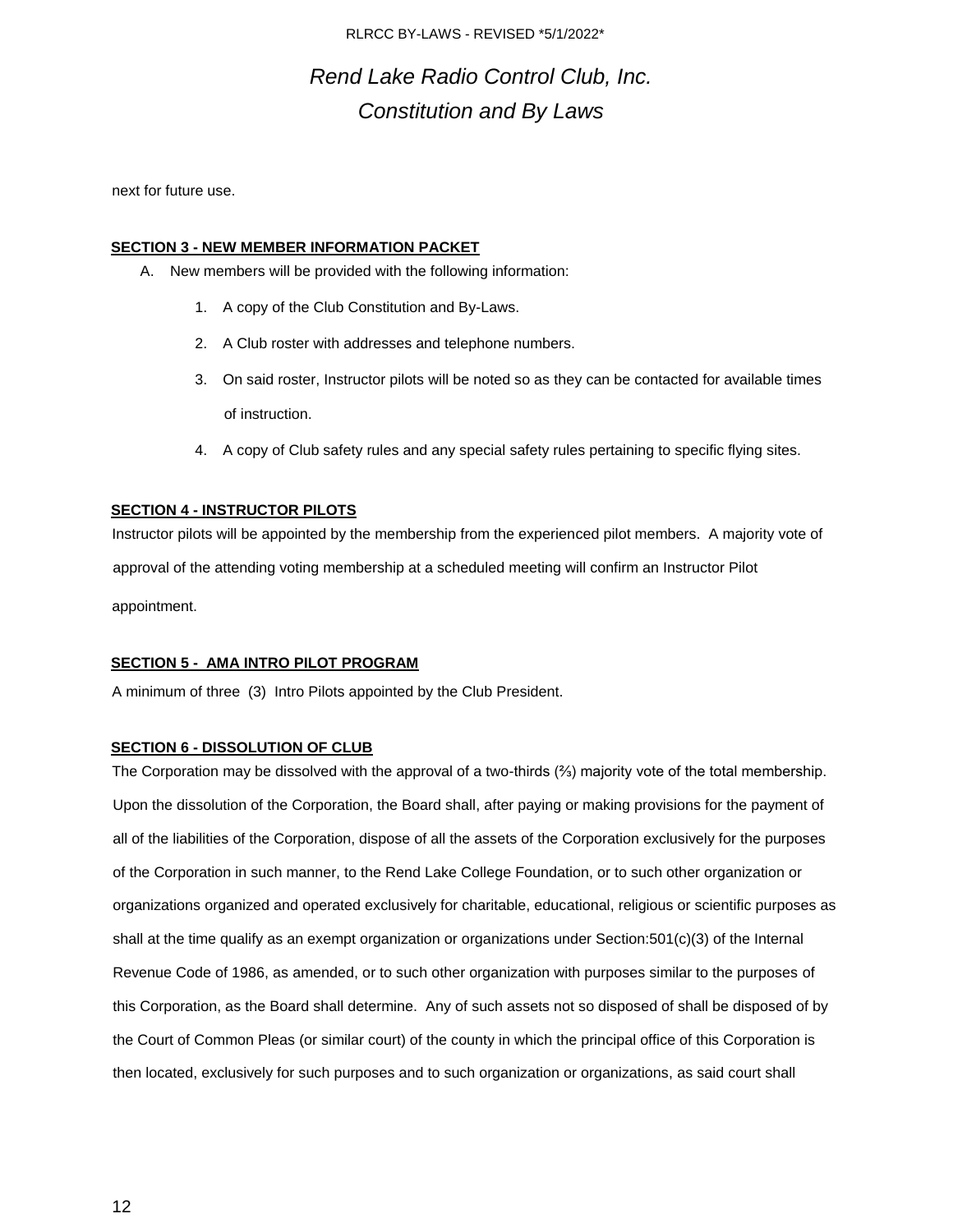# *Rend Lake Radio Control Club, Inc. Constitution and By Laws*

determine, which are organized and operated exclusively for such purposes.

### **ARTICLE VIII - AMENDMENTS & NOTICE TO MEMBERS**

### **SECTION 1 - AMENDMENTS**

The articles of this Constitution and By-Laws may be amended, supplemented, altered or withdrawn by a majority vote of two-thirds (⅔) of the attending membership after a ten (10) day notice of a vote. If a member cannot attend a meeting, he or she, may send a letter of preference to the president.

#### **SECTION 2 - EXCLUSIONS**

Amendments to the Constitutions and By-Laws will follow **( Article VIII - Amendments & Notice to Members, Section 1)** except for where it is expressly called out for an annual vote.

### **SECTION 3 - NOTICE TO MEMBERS**

All notices and announcements to members required under these Constitution and By-Laws shall be by:

- A. Email, or
- B. Regular mail, if member doesn't have email.

## **ARTICLE IX - GRIEVANCE PROCEDURE (FLIGHT AND GROUND SAFETY RULES)**

### **SECTION 1 - PURPOSE**

The grievance procedure provides a mechanism to enforce existing safety rules by providing a progressive disciplinary system when needed. Although most complaints can be resolve informally, if a complaint is serious or cannot be resolved informally, the matter should be referred to the Safety Committee for its consideration by means of a Grievance Form to be filled out and turned into the Safety Committee Chairman.

At least one witness is required to sign the Grievance Form.

The Safety Committee shall use its judgment in carrying out action on the following.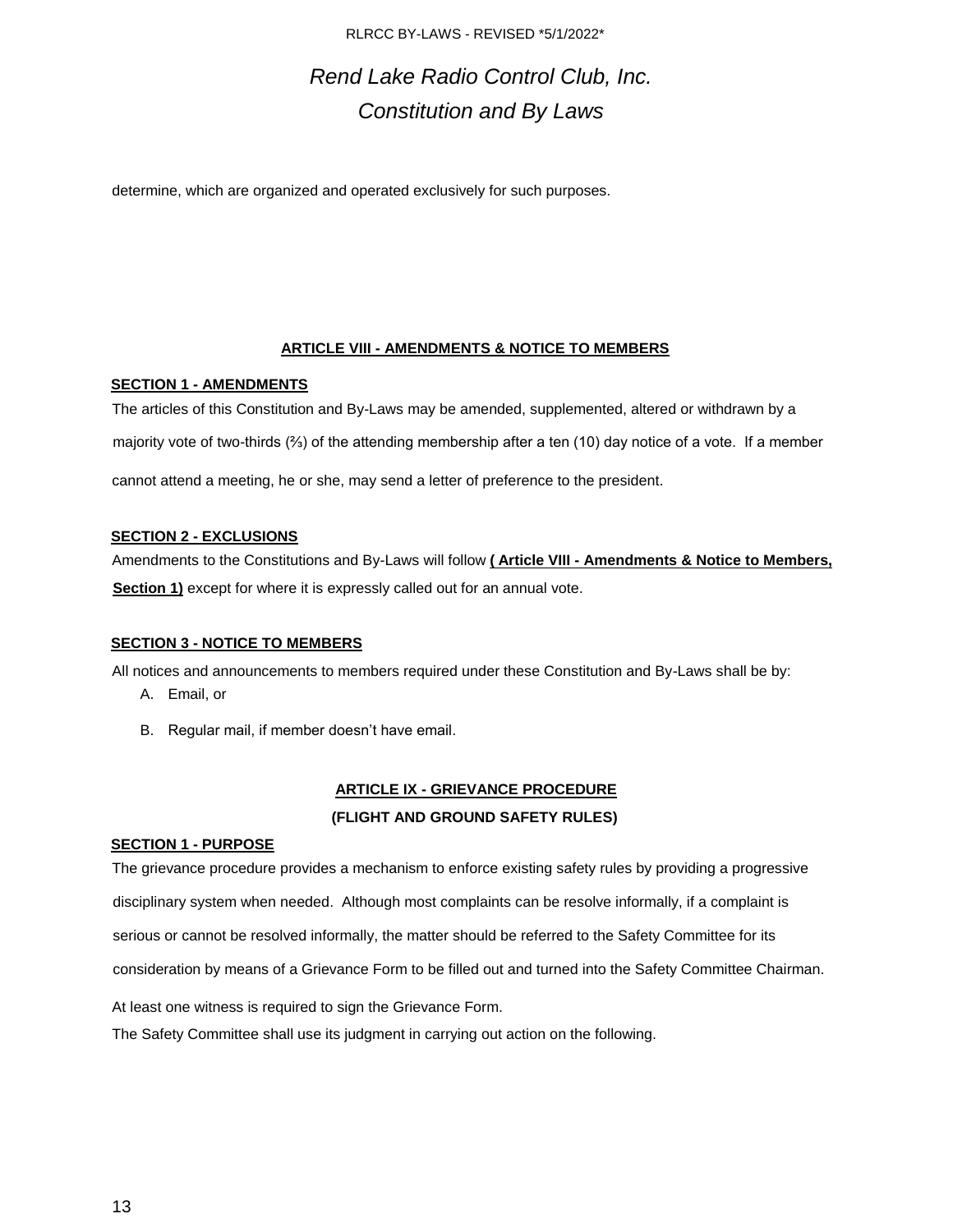# *Rend Lake Radio Control Club, Inc. Constitution and By Laws*

### **SECTION 2 - PROCESS**

A Grievance Form will be filled out and turned into the Safety Committee Chairman. At least one witness is

required.

### **SECTION 3 - STEPS**

### **A. FIRST VIOLATION**

- 1. Viewpoints of both complainants and accused will be considered.
- 2. Complaint's name will be disclosed.
- 3. A verbal reprimand will be given to the accused by the Safety Committee, and this will be recorded in the Club records.

### **B. SECOND VIOLATION**

- 1. Complainant's name will be disclosed.
- 2. The accused has the right to a written rebuttal, to be reviewed by the Safety Committee.
- 3. If the Safety Committee so decides, the flying privileges of the accused will be suspended for thirty (30) days.
- 4. Written notice from the Safety Committee shall be issued to the accused, and a copy placed in club records.

## **C. THIRD VIOLATION**

- 1. Safety Committee will notify the accused in writing and the Club members via the Club email that the Club will vote on the expulsion of the accused at the next meeting.
- 2. Said expulsion will last for a one-year minimum or longer as deemed necessary by the Safety Committee.
- 3. A member may be expelled from the Club only upon two-thirds (⅔) majority vote of the members present at the meeting.
- 4. Voting will be by secret ballot at a regular monthly meeting.
- 5. The expelled member may reapply for membership after the expiration of the expulsion time